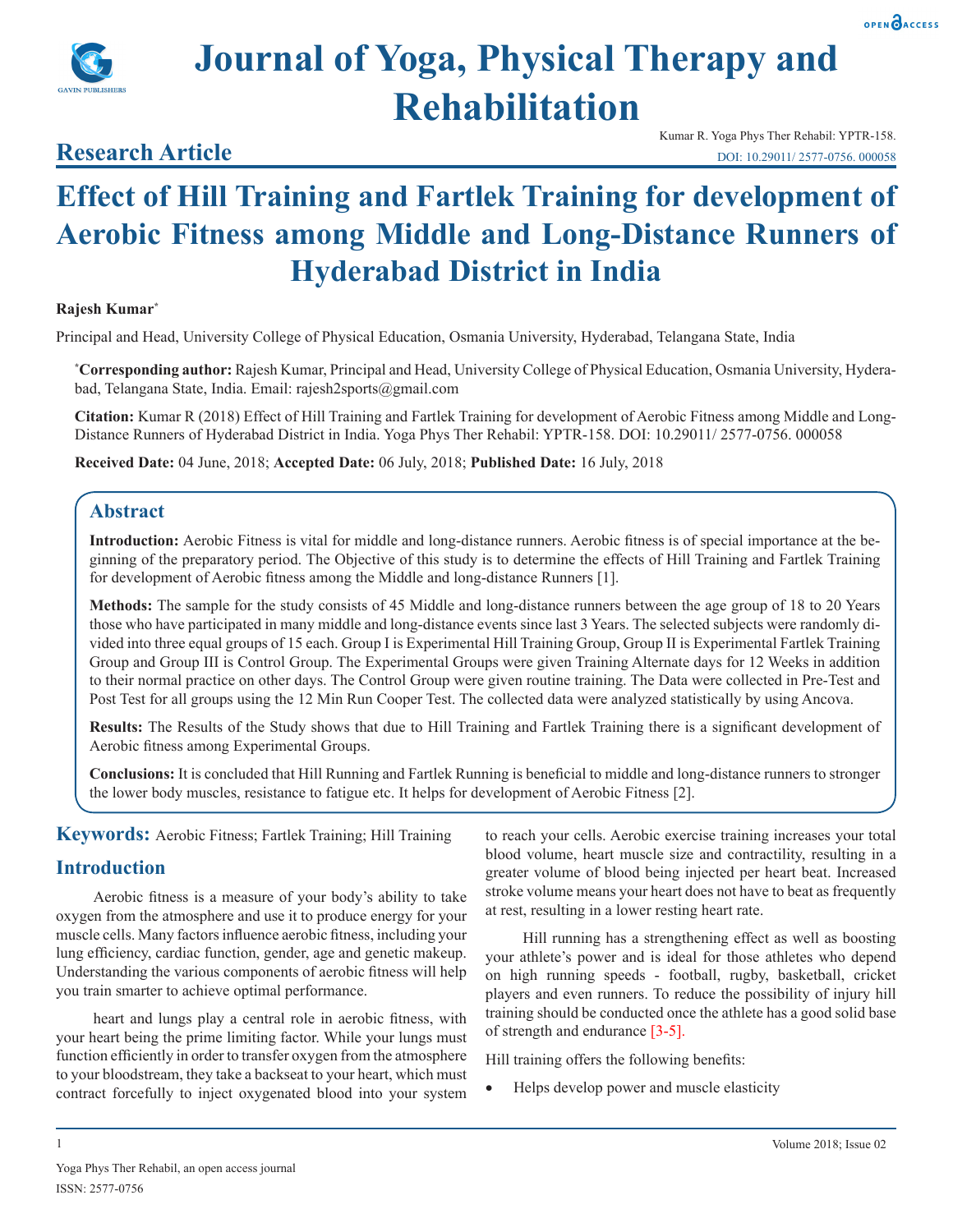**Citation:** Kumar R (2018) Effect of Hill Training and Fartlek Training for development of Aerobic Fitness among Middle and Long-Distance Runners of Hyderabad District in India. Yoga Phys Ther Rehabil: YPTR-158. DOI: 10.29011/ 2577-0756. 000058

- Improves stride frequency and length
- Develops co-ordination, encouraging the proper use of arm action during the driving phase and feet in the support phase
- Develops control and stabilization as well as improved speed (downhill running)
- Promotes strength endurance
- Develops maximum speed and strength (short hills)
- Improves lactate tolerance (mixed hills)
- The benefits of short, medium and long hills are quite different, and can be used at different times of the year.

#### **Short Hills**

A short hill is one which takes no more that 30 seconds to run up and has an inclination between 5 and 15 degrees gradient. The athlete's energy source on short hills is entirely anaerobic. The athlete should focus on a running technique which has vigorous arm drive and high knee lift, with the hips kept high, so that they are 'running tall', not leaning forwards.

The session is anaerobic, so the recovery time can be long, a walk back down the hill, or a slow jog of 60 to 90 seconds. The total volume will depend on the fitness of the athlete and the reason for doing it. A sprinter looking for strength might do 10 repetitions of 15 second duration up a steep slope with a long recovery where as a distance runner who is trying to improve sprinting speed might do 30 repetitions of 15 seconds duration. Short hills of 5 to 10 second duration will help improve the Adenosine Triphosphate and Phosphate-creatine (ATP+PC) energy system and hills of 15 to 30 second duration will help develop the ATP+PC+muscle glycogen energy system.

#### **Medium hills**

A medium hill is one that takes between 30 to 90 seconds to run up. This is the length of hill is a good distance for the middledistance runner, because it combines the benefits of the short hills with the stresses on local muscular endurance and tolerance of[actic acid.](http://www.brianmac.co.uk/lactic.htm) Use a hill as steep of one in six to one in ten, so that you can run at something near race pace. The energy source is both aerobic and anaerobic and the athlete will experience the buildup in blood lactate as they go further up the hill. Although the session will usually be quite fast and competitive, it is important that style is emphasized.

#### **Long Hills**

A long hill is one which takes from 90 seconds to three minutes plus. Here most of the energy comes from aerobic sources, but if parts of the hill are steep and they are running them hard, there will still be an accumulation of blood lactate. There will

be local muscular fatigue in the leg muscles, and possibly in the abdominal muscles too, but the main limiting factor will be the athlete's cardiovascular.

These hills can be used in two ways:

- As a hard-aerobic training session during the pre-competition season
- As a hard time-trial session in the early part of the competition period

As these hill sessions are aerobic, the athlete will not use as much power per stride as the shorter hills, and so perhaps would not be used by middle-distance runners, except for one or two time-trial runs. They are particularly good for the cross country or road runner who is running distances of 10,000m and upwards. A session of, say eight three minutes, with a run back of four or five minutes will make a good hard work out.

#### **Mixed Hill Running**

The attraction of mixed hill training is that it can be fitted in with the terrain the athlete is running on and can, therefore, be interesting and full of variety. If they do a [fartlek](http://www.brianmac.co.uk/fartlek.htm) session round a hilly course, they will be able to fit in a number of different runs. Two advantages can come from this type of hill training:

Fartlek, which means "Speed play" in [Swedish](https://en.wikipedia.org/wiki/Swedish_Language), is a training method that blends [continuous training](https://en.wikipedia.org/wiki/Continuous_training) with [interval](https://en.wikipedia.org/wiki/Interval_training) [training](https://en.wikipedia.org/wiki/Interval_training). Fartlek runs are a very simple form of a long-distance run. Fartlek training "is simply defined as periods of fast running intermixed with periods of slower running. For some people, this could be a mix of jogging and sprinting, but for beginners it could be walking with jogging sections added in when possible. A simple example of what a runner would do during a fartlek run is "sprint all out from one light pole to the next, jog to the corner, give a medium effort for a couple of blocks, jog between four light poles and sprint to a stop sign, and so on, for a set total time or distance. The variable [intensity](https://en.wikipedia.org/wiki/Exercise_intensity) and continuous nature of the exercise places stress on both the [aerobic](https://en.wikipedia.org/wiki/Aerobic_exercise) and [anaerobic](https://en.wikipedia.org/wiki/Anaerobic_exercise) systems. It differs from traditional interval training in that it is unstructured; intensity and/or speed varies, as the athlete wishes. Fartlek training is generally associated with running, but can include almost any kind of exercise. It is useful for speed endurance, race tactics, mental strength, spurt in races etc.

#### **Review of Related Literature**

Pardeep Kumar 2015 The purpose of the present study was to effect of fartlek training for developing endurance ability among athletes. 30 athletes between the age group of 18 to 24 years (15 Experimental Group and 15 Control Group) were selected for the study. The six weeks endurance training program for experimental group were specific to experimental group which contains more sand training on alternate days and controlled group was given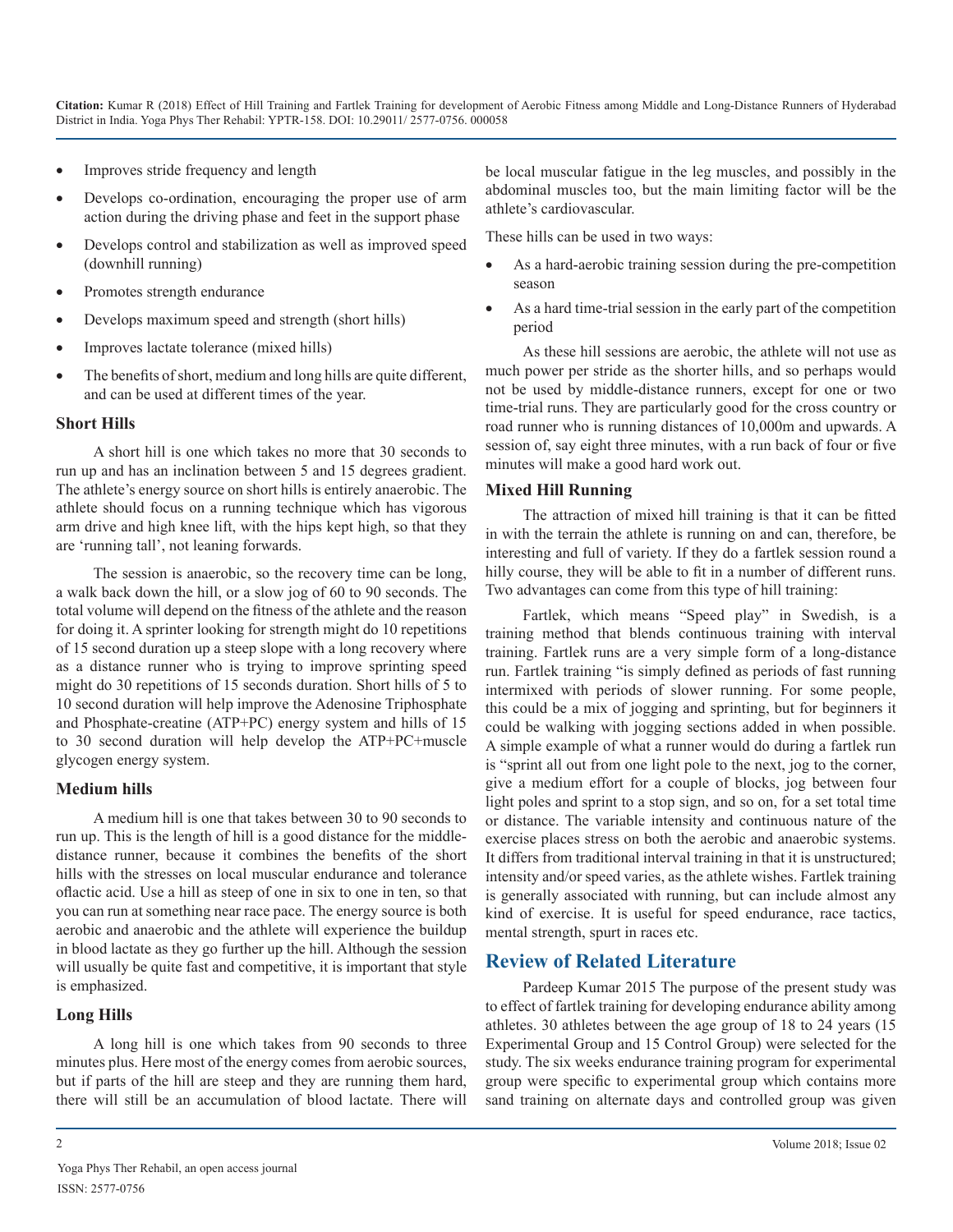**Citation:** Kumar R (2018) Effect of Hill Training and Fartlek Training for development of Aerobic Fitness among Middle and Long-Distance Runners of Hyderabad District in India. Yoga Phys Ther Rehabil: YPTR-158. DOI: 10.29011/ 2577-0756. 000058

general training of athletics. The Pre-Test and Post Test were proficient through Cooper Test for both group to estimation the effects of sand running. This study explains that the sand training has increased the endurance between the Experimental groups along with Physiological capacity of the athletes. It is optional that sand training is fine for the endurance development of athletes.

#### **Methods**

The sample for the study consists of 45 Middle and longdistance runners between the age group of 18 to 20 Years those who have participated in many middle and long-distance events since last 3 Years. The selected subjects were randomly divided into three equal groups of 15 each. Group I is Experimental Hill Training Group, Group II is Experimental Fartlek Training Group and Group III is Control Group. The Experimental Groups were given Training Alternate days for 12 Weeks in addition to their normal practice on other days. The Control Group were given routine training. The Data were collected in Pre-Test and Post Test for all groups using the 12 Min Run Cooper Test. The collected data were analyzed statistically by using Ancova.

#### **Results**

|                                                                                                                           | Control<br>Group | Hill Training<br>Group | <b>Fartlek Training</b><br>Group | SOV   | Sum of<br>Squares | df             | Mean<br>Square | F Ratio  |
|---------------------------------------------------------------------------------------------------------------------------|------------------|------------------------|----------------------------------|-------|-------------------|----------------|----------------|----------|
| Pre-Test Mean SD                                                                                                          | 2098.7           | 2108                   | 2101.3                           | B: W: | 693.33            | 2              | 346.7          | 0.02     |
|                                                                                                                           | 152.26           | 71.13                  | 89.91                            |       | 508586.67         | 42             | 12109.21       |          |
| Post Test Men                                                                                                             | 2095.3           | 2258                   | 2198.7                           | B: W: | 203293.33         | $\overline{2}$ | 101646.67      |          |
|                                                                                                                           | 152.26           | 71.13                  | 89.91                            |       | 508586.67         | 42             | 12109.21       | $10.06*$ |
| <b>Adjusted Post Mean</b>                                                                                                 | 2099             | 2253                   | 2200                             | B: W: | 184893.99         | 2              | 92446.99       | $71.02*$ |
|                                                                                                                           |                  |                        |                                  |       | 53368.2           | 41             | 1301.66        |          |
| "Significant at 0.05 Level"<br>Required Table Value at 0.05 Level of Significance for 2 and 42 degrees of freedom $=3.22$ |                  |                        |                                  |       |                   |                |                |          |

**Table 1:** Analysis of Covariance for Pre-Test and Post Test Data on Aerobic Fitness of Control Group, Hill Training Group and Fartlek Training Group.

Table 1 showing that Pre-Test Means of Control Group is 2098.7, Hill Training Group 2108.00, Fartlek Training Group 2101.30. Since the obtained 'F' Ratio is 0.02 is lesser than the Table Value of 3.22 there is no significant difference among Pre-Test Means at 0.05 Level of Confidence with 2 and 42 degree of freedom. It is evident that there is no significant difference between Control Group and Experimental groups i.e. Hill Training Group, Fartlek Training Group on Aerobic Fitness initially before the commencement of training Program. The Post Test Means of Control Group is 2095.3, Hill Training Group 2258.0, Fartlek Training Group 2198.7. Since the obtained 'F' Ratio is 10.06 is higher than the Table Value of 3.22 there which reveals there is a significant difference among all the groups on the post test means at 0.05 level of confidence with 42 degrees of freedom. The Adjusted Post Test Means of Control Group is 2099.00, Hill Training Group 2253.00, Fartlek Training Group 2200.00. Since the obtained 'F' Ratio is 71.02 is much higher than the Table Value of 3.22 there which reveals there is a significant difference among all the groups on the adjusted post test means at 0.05 level of confidence with 41 degrees of freedom.

#### **Conclusions**

It is concluded that Hill Running and Fartlek Running is beneficial to middle and long-distance runners to stronger the lower body muscles, resistance to fatigue etc. It helps for development of Aerobic Fitness. It is evident that there is no significant difference between Control Group and Experimental groups i.e. Hill Training Group, Fartlek Training Group on Aerobic Fitness initially before the commencement of training Program. The Post Test Means of Control Group is 2095.3, Hill Training Group 2258.0, Fartlek Training Group 2198.7. The Hill Training group is having the better results in Fartlek Training Group. It is also concluded that Hill Training is more suitable than Fartlek Training for development of Aerobic Fitness among Middle and long-distance Runners.

**Recommendations:** The Hill Running and Fartlek Running is recommended to all Coaches to include in there training regiment to develop the Aerobic Fitness which is essential for middle and long-distance runners.